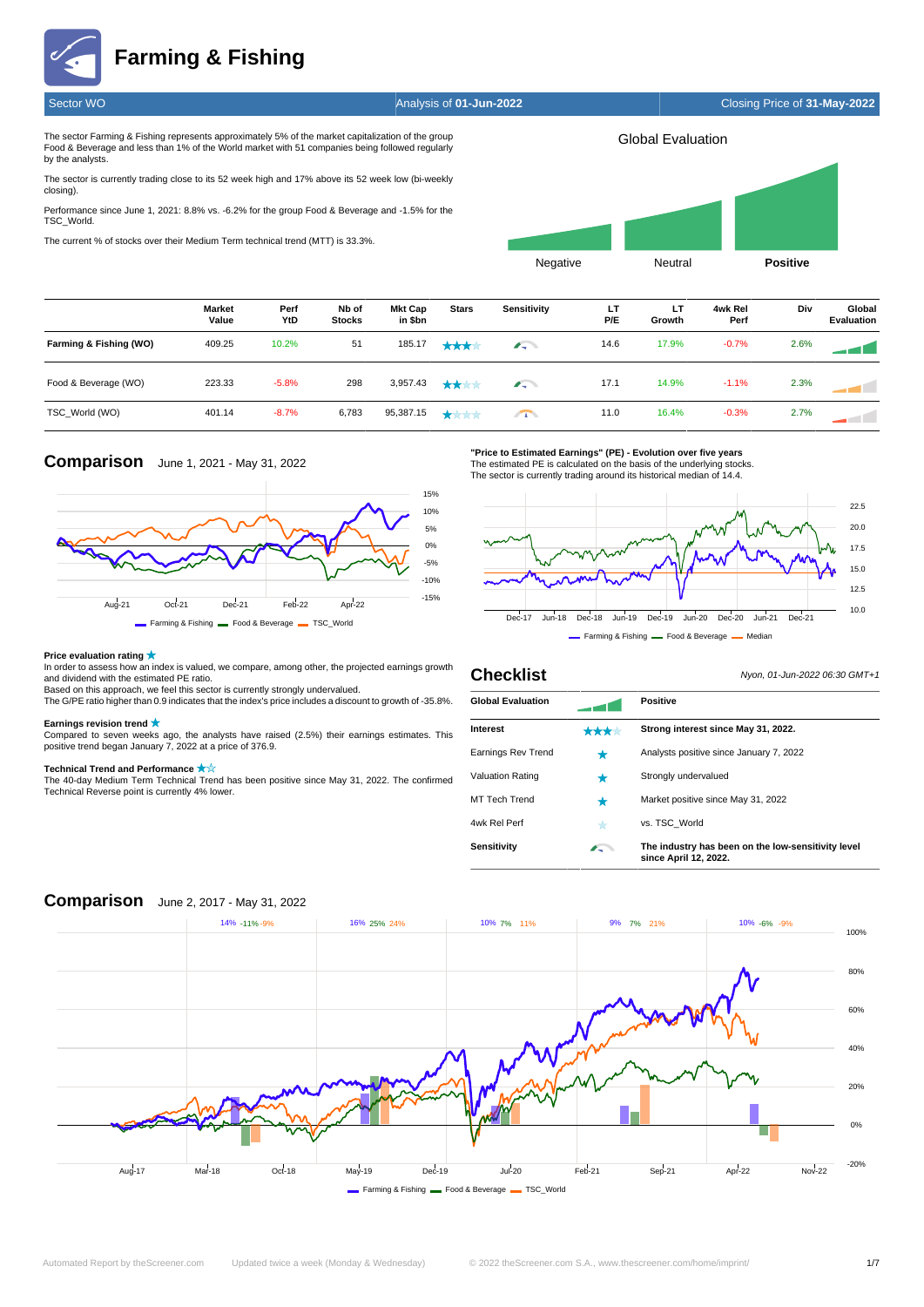

| Sector WO              |                        |             | Closing Price of 31-May-2022 |                    |              |                                |           |              |                 |      |                             |
|------------------------|------------------------|-------------|------------------------------|--------------------|--------------|--------------------------------|-----------|--------------|-----------------|------|-----------------------------|
|                        | <b>Market</b><br>Value | Perf<br>YtD | Nb of<br><b>Stocks</b>       | Mkt Cap<br>in \$bn | <b>Stars</b> | Sensitivity                    | LT<br>P/E | LT<br>Growth | 4wk Rel<br>Perf | Div  | Global<br><b>Evaluation</b> |
| Farming & Fishing (WO) | 409.25                 | 10.2%       | 51                           | 185.17             | ****         | <b>Alberta Contract Street</b> | 14.6      | 17.9%        | $-0.7%$         | 2.6% |                             |

# **Price & Sensitivity Evolution**



### **Volatility**

The volatility is also used as a sensitivity factor. It measures the magnitude of the upward and downward movements of a stock or index. The higher the volatility, the more sensitive a sector is considered to be.

As of the last update, the monthly volatility of (16.0%) is higher than the last few years' average of (11.3%). The high magnitude of short term price fluctuations indicates the market is very nervous. On the other hand, long term volatility 13.0% of the sector is similar to that of the group Food & Beverage (11.1%), reflecting almost identical price variations between the sector and the group to which it belongs.

**Sensitivity factor in declining markets** The "Bear Market Factor" measures the behavior of a sector in declining markets. In this context, the sector Farming & Fishing has a tendency to minimize the drops of the index TSC\_World. This would indicate a low sensitive behaviour during market corrections. The sector Farming & Fishing has a tendency to minimize drops in the index by -0.72%.

### **Sensitivity factor in rising markets**

The "Bad News Factor" measures a sector's corrections in a rising market phase. In this configuration, the market slightly sanctions the sector Farming & Fishing when there is specific pressure in this particular economic activity. When the sector declines in a rising market its average deviation is -1.55%.

**Sensitivity analysis summary**<br>Generally speaking, the sector Farming & Fishing is considered little sensitive in view of the Bear<br>Market and Bad News factor which are both at a low level.

## **Allocation by sector, of the group Food & Beverage**



The largest sector in terms of market capitalization Food Products represents 41.1% of the group Food & Beverage.These sectors follow, in size order, Distillers & Vinters with 22.5% and Soft Drinks with 18.6%

## **2022 sector evolution2022 sector evolution**



From the beginning of the year, the sector Farming & Fishing recorded a variation of 10.2%, while the group Food & Beverage evolved by -5.8%. This industry group is made up of 5 sectors, in which the extreme variations were from -13.9% to 10.2%.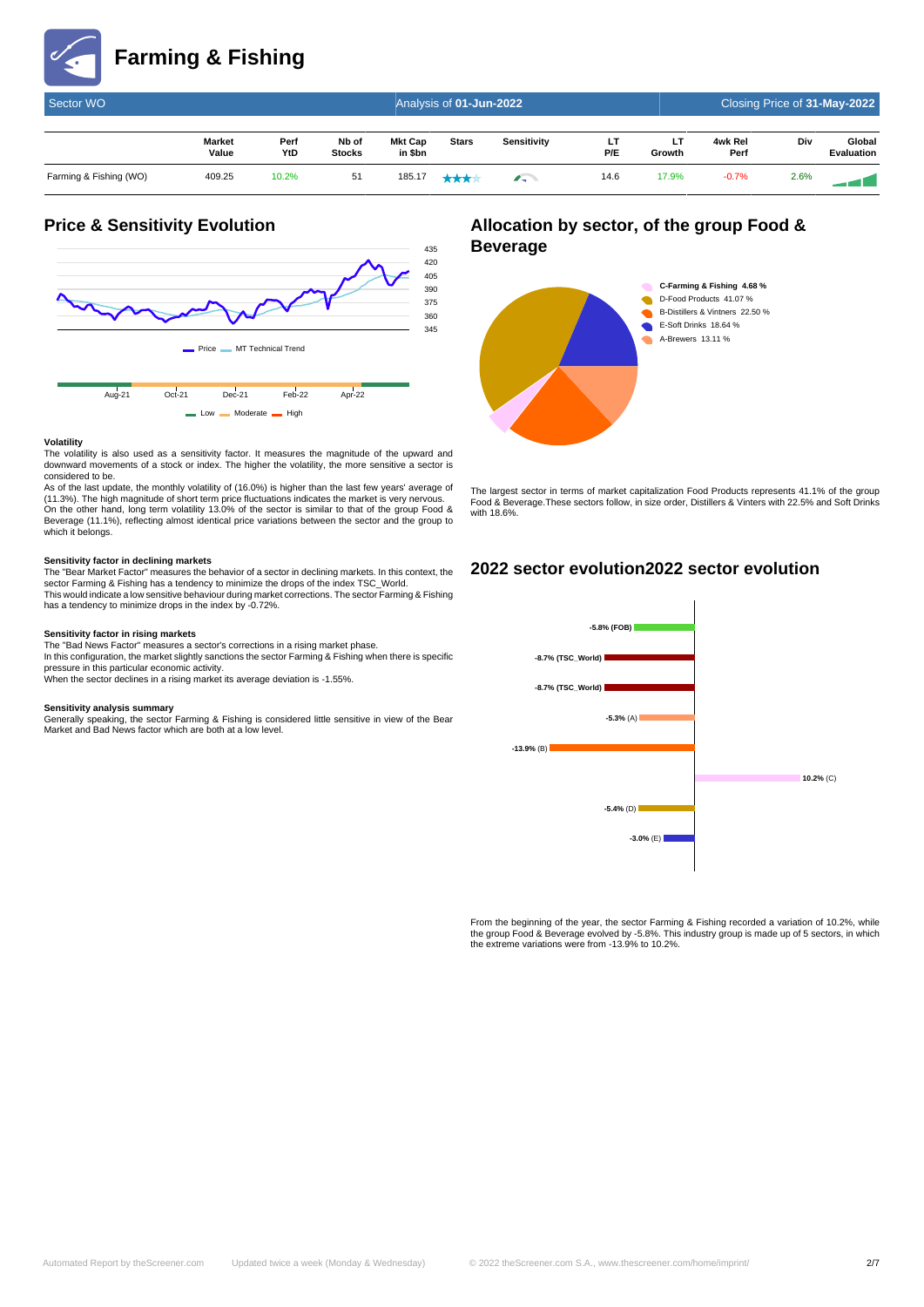

| Sector WO              |                        |             | Closing Price of 31-May-2022 |                           |              |             |            |              |                 |      |                             |
|------------------------|------------------------|-------------|------------------------------|---------------------------|--------------|-------------|------------|--------------|-----------------|------|-----------------------------|
|                        | <b>Market</b><br>Value | Perf<br>YtD | Nb of<br><b>Stocks</b>       | <b>Mkt Cap</b><br>in \$bn | <b>Stars</b> | Sensitivity | . .<br>P/E | LT<br>Growth | 4wk Rel<br>Perf | Div  | Global<br><b>Evaluation</b> |
| Farming & Fishing (WO) | 409.25                 | 10.2%       | 51                           | 185.17                    | ***          | $\sqrt{2}$  | 14.6       | 17.9%        | $-0.7%$         | 2.6% |                             |

## The performance of the 20 largest stocks of the sector is presented below.

## **Year to date performance**



# **12 months performance**



The analysis and details of the above stock can be found on page 6



From the beginning of the year, the performance of the sector was 10.2%; as for the three best stocks, (GRIEG SEAFOOD (GSF), SARAWAK OIL PALMS (SOP) and NORWAY ROYAL SALMON (NRS)), their performance was 68.5%, 58.2% and 55.7% respectively.

### **Flop Stocks 2022**



KERNEL HOLDING SA (KER), BEIJING DABEINONG (002385) and VILMORIN ET CIE (RIN) with -54.0%, -25.7% and -19.5% recorded the three worst performances from the beginning of the year. For the sector Farming & Fishing, the variation was 10.2%.

Only companies with a market capitalization exceeding \$500 million are mentioned.

# **Top Stocks 12 months**

The analysis and details of the above stock can be found on page 6



Since 12 months ago, the performance of the sector has been 8.8%; the three best stocks (GRAINCORP LIMITED (GNC), GRIEG SEAFOOD (GSF) and BUMITAMA AGRI (BAL)) recorded a performances of 95.6%, 68.7% and 59.3% respectively.

### **Flop Stocks 12 months**



The three worst performances in 12 months were recorded by KERNEL HOLDING SA (KER), JAPFA COMFEED INDONESIA (JPFA) and VILMORIN ET CIE (RIN) with -52.6%, -28.4% and -26.7%. As for the sector Farming & Fishing, it recorded a variation of 8.8%.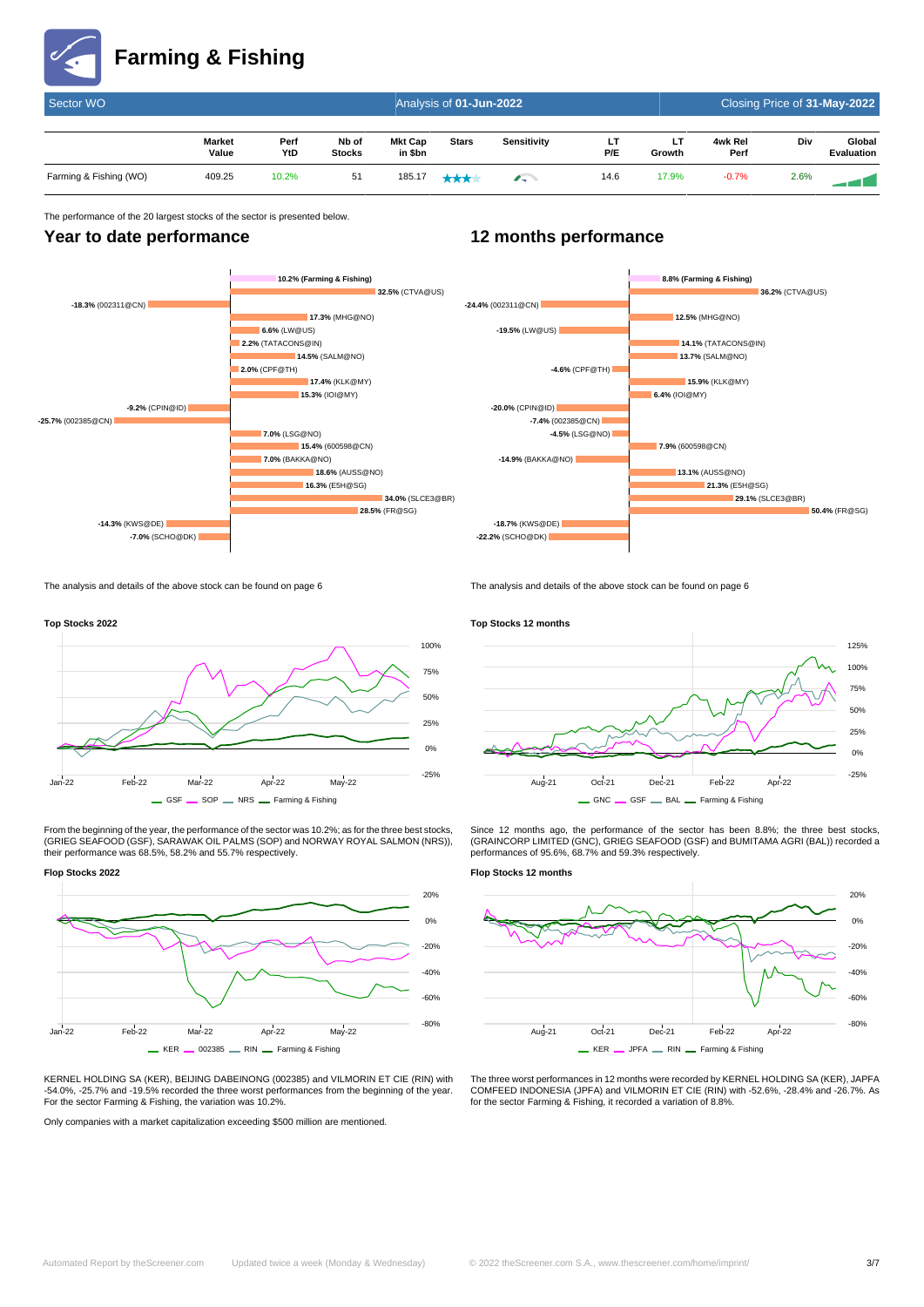**Farming & Fishing**



Sector WO Analysis of **01-Jun-2022** Closing Price of **31-May-2022**

The stock selection below has been specifically chosen for this univers. The proposals cannot consider the reader's personal financial situation nor his appetite or aversion to risk; stock ownership **should not be assessed either if appropriate to the reader. Please request personalised alternatives from your financial advisor.**

# Stocks of interest

| <b>Company Name</b>         | <b>Market</b> | Group           | <b>Best</b><br>Evaluation | <b>Defensive</b><br><b>Stocks</b> | High<br><b>Dividends</b> | Low PE |
|-----------------------------|---------------|-----------------|---------------------------|-----------------------------------|--------------------------|--------|
| <b>BAYWA</b>                | DE            | Food & Beverage |                           |                                   |                          |        |
| CHAROEN POKPHAND FOODS      | <b>TH</b>     | Food & Beverage |                           |                                   |                          |        |
| <b>GRAINCORP LIMITED</b>    | AU            | Food & Beverage |                           |                                   |                          |        |
| <b>GRIEG SEAFOOD</b>        | <b>NO</b>     | Food & Beverage |                           | ✓                                 |                          |        |
| <b>GUANGDONG HAID GROUP</b> | <b>CN</b>     | Food & Beverage |                           |                                   |                          |        |
| JAPFA COMFEED INDONESIA     | ID            | Food & Beverage |                           |                                   |                          |        |
| NORWAY ROYAL SALMON         | <b>NO</b>     | Food & Beverage |                           |                                   |                          |        |
| <b>SLC AGRICOLA SA</b>      | <b>BR</b>     | Food & Beverage |                           |                                   |                          |        |
| WELLHOPE FOODS              | CN            | Food & Beverage |                           |                                   |                          |        |

## **Stocks with the best valuations**

| Symbol<br><b>Market</b> | Name<br>Sector                                   | Price<br>Ccy         | <b>Mkt Cap</b><br>in \$bn | 7wk EPS<br>Rev | <b>Stars</b> | Sensitivity | Global<br>Evaluation | Evolution over the last 3 months                                                         |
|-------------------------|--------------------------------------------------|----------------------|---------------------------|----------------|--------------|-------------|----------------------|------------------------------------------------------------------------------------------|
| <b>GSF</b><br><b>NO</b> | <b>GRIEG SEAFOOD</b><br>Farming & Fishing        | 140.00<br><b>NOK</b> | 1.69                      | 4.5%           | ****         | $\sqrt{2}$  | ----                 |                                                                                          |
| <b>GNC</b><br>AU        | <b>GRAINCORP LIMITED</b><br>Farming & Fishing    | 9.82<br><b>AUD</b>   | 1.61                      | 3.0%           | ****         |             | -- 11 L              | 30%<br>15%                                                                               |
| BYW <sub>6</sub><br>DE  | <b>BAYWA</b><br>Farming & Fishing                | 47.00<br><b>EUR</b>  | 1.82                      | 2.3%           | ****         | $\sqrt{2}$  | <b>الک ہے۔</b>       | 0%                                                                                       |
| 002311<br>CN            | <b>GUANGDONG HAID GROUP</b><br>Farming & Fishing | 59.88<br><b>CNY</b>  | 14.94                     | 2.0%           | ****         | $\sqrt{2}$  | -- 11                | $-15%$                                                                                   |
| <b>NRS</b><br><b>NO</b> | NORWAY ROYAL SALMON<br>Farming & Fishing         | 254.00<br><b>NOK</b> | 1.22                      | $-9.6%$        | ****         | $\sqrt{2}$  | 11 ه - -             | $-30%$<br>Apr-22<br>May-22<br>$\sim$ GSF $\sim$ GNC $\sim$ BYW6 $\sim$ 002311 $\sim$ NRS |

The Global Evaluation is a multi-criteria approach to identify the stocks with the best overall outlook. The assessment is the compilation of fundamental (PE, growth, earnings revisions, dividend, etc.), technical (moving average, relative performance), and sensitivity (behaviour in declining markets and sensitivity to bad news) factors. In order to present a relevant selection, only companies with a market<br>capitalization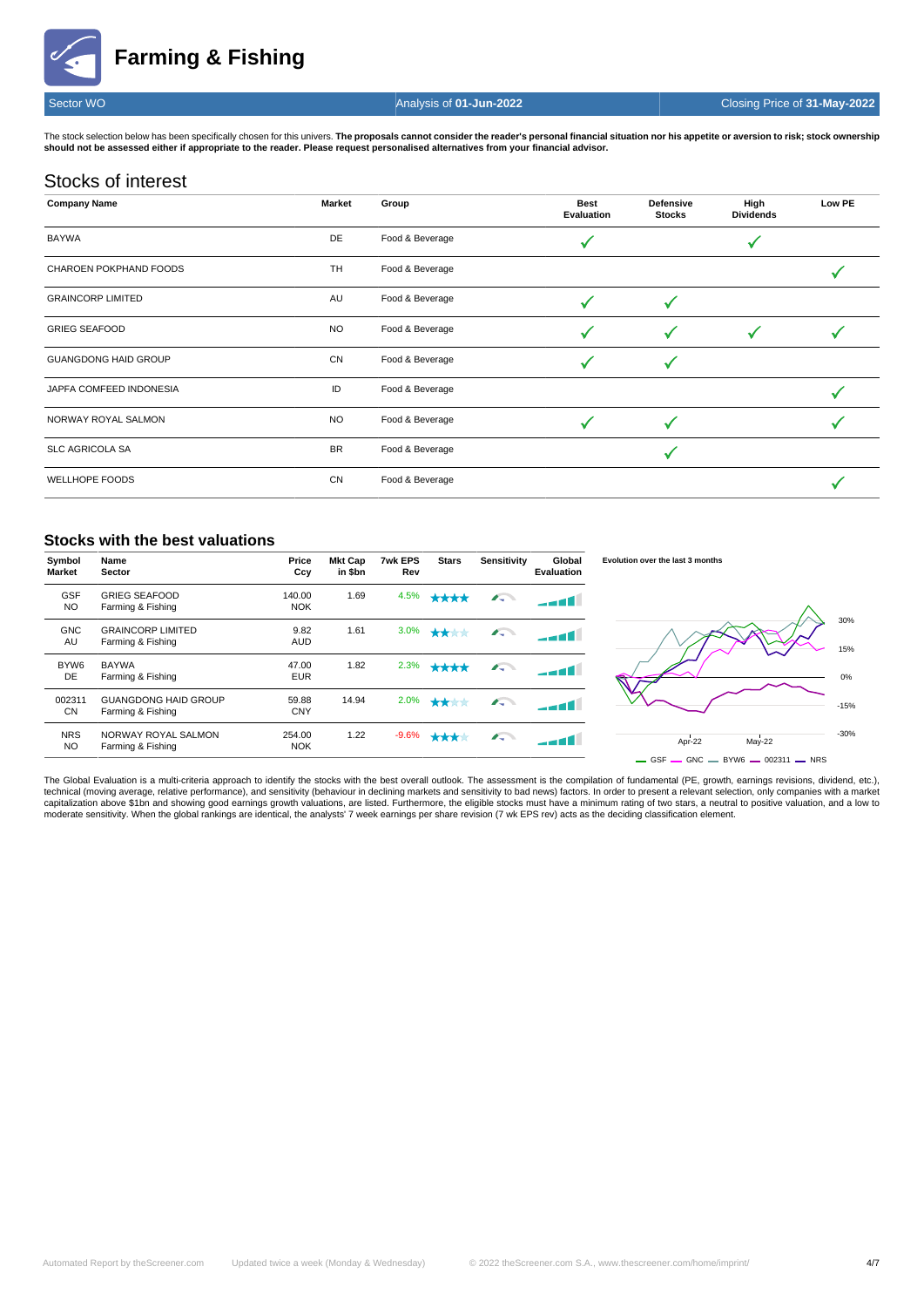

**Evolution over the last 3 months**

| Sector WO              |                        |             | Closing Price of 31-May-2022 |                    |              |             |      |              |                 |      |                             |
|------------------------|------------------------|-------------|------------------------------|--------------------|--------------|-------------|------|--------------|-----------------|------|-----------------------------|
|                        | <b>Market</b><br>Value | Perf<br>YtD | Nb of<br><b>Stocks</b>       | Mkt Cap<br>in \$bn | <b>Stars</b> | Sensitivity | P/E  | LТ<br>Growth | 4wk Rel<br>Perf | Div  | Global<br><b>Evaluation</b> |
| Farming & Fishing (WO) | 409.25                 | 10.2%       | 51                           | 185.17             | ***          | $\sim$      | 14.6 | 17.9%        | $-0.7%$         | 2.6% |                             |

# $Arr-22$  May-22 -30% -15% 0% 15% 30%  $\overline{\phantom{0}}$  NRS  $\overline{\phantom{0}}$  GNC  $\overline{\phantom{0}}$  GSF  $\overline{\phantom{0}}$  002311  $\overline{\phantom{0}}$  SLCE3

|                   | The best defensive stocks                        |                      |                           |                           |              |             |                             |
|-------------------|--------------------------------------------------|----------------------|---------------------------|---------------------------|--------------|-------------|-----------------------------|
| Symbol<br>Market  | Name<br>Sector                                   | Price<br>Ccy         | <b>Mkt Cap</b><br>in \$bn | <b>Bear Mkt</b><br>Factor | <b>Stars</b> | Sensitivity | Global<br><b>Evaluation</b> |
| <b>NRS</b><br>NO. | NORWAY ROYAL SALMON<br>Farming & Fishing         | 254.00<br><b>NOK</b> | 1.22                      | $-153$                    | ****         | $\sqrt{2}$  |                             |
| <b>GNC</b><br>AU  | <b>GRAINCORP LIMITED</b><br>Farming & Fishing    | 9.82<br><b>AUD</b>   | 1.61                      | -120                      |              | $\sqrt{2}$  |                             |
| <b>GSF</b><br>NO. | <b>GRIEG SEAFOOD</b><br>Farming & Fishing        | 140.00<br><b>NOK</b> | 1.69                      | $-103$                    | ****         | $\sqrt{2}$  |                             |
| 002311<br>CN      | <b>GUANGDONG HAID GROUP</b><br>Farming & Fishing | 59.88<br><b>CNY</b>  | 14.94                     | -99                       | ****         | $\sqrt{2}$  |                             |
| SLCE3<br>BR.      | <b>SLC AGRICOLA SA</b><br>Farming & Fishing      | 54.85<br><b>BRL</b>  | 2.46                      | -93                       | ★★★★         | $\sqrt{2}$  |                             |

The sensitivity assessment is based on essentially two criteria: the stock's "behaviour in declining markets" (Bear Market Factor), and the stock's "sensitivity to bad news" (Bad News Factor). By positioning a<br>stock accord the most useful selection, only companies with a market capitalization greater than \$1bn and showing good earnings growth valuations are listed. Furthermore, the eligible stocks must have a minimum<br>rating of two stars, a n

## **The stocks with attractive dividends**



Within this category, the equities that have been chosen are based on the expected dividend yield over the next 12 months. The selection takes into consideration only companies with payout dividends totalling not more than 70% of their forecasted income. This is to ensure that only companies are included that show a strong potential for a continued payout of dividends in the future. This profile also requires a minimum of 2 stars and a market value greater than one billion USD.

# **Evolution over the last 3 months** Apr-22 May-22 -30% -15% 0%  $150/$ 30%

 $-$  JPFA  $-$  603609  $-$  GSF  $-$  CPF  $-$  NRS

## **The stocks with the lowest PE**

| Global<br>Evaluation | Sensitivity | <b>Stars</b>               | LT<br>P/E | <b>Mkt Cap</b><br>in \$bn | Price<br>Ccy           | Name<br><b>Sector</b>                        | Symbol<br><b>Market</b> |
|----------------------|-------------|----------------------------|-----------|---------------------------|------------------------|----------------------------------------------|-------------------------|
|                      | $\sqrt{1}$  | ****                       | 5.1       | 1.15                      | 1.425.00<br><b>IDR</b> | JAPFA COMFEED INDONESIA<br>Farming & Fishing | <b>JPFA</b><br>ID       |
|                      | $\sqrt{1}$  | ****                       | 6.0       | 1.19                      | 8.62<br><b>CNY</b>     | <b>WELLHOPE FOODS</b><br>Farming & Fishing   | 603609<br><b>CN</b>     |
|                      | <b>Alla</b> | ****                       | 9.8       | 1.69                      | 140.00<br><b>NOK</b>   | <b>GRIEG SEAFOOD</b><br>Farming & Fishing    | <b>GSF</b><br>NO        |
|                      | $\sqrt{1}$  | ****                       | 11.1      | 6.54                      | 26.00<br><b>THB</b>    | CHAROEN POKPHAND FOODS<br>Farming & Fishing  | CPF<br><b>TH</b>        |
|                      | $\sqrt{2}$  | $\bigstar\bigstar\bigstar$ | 11.7      | 1.22                      | 254.00<br><b>NOK</b>   | NORWAY ROYAL SALMON<br>Farming & Fishing     | <b>NRS</b><br>NO        |
|                      |             |                            |           |                           |                        |                                              |                         |

 $Ar^{\frac{1}{2}}$  May-22

 $-$  GSF  $-$  BYW6

-15%

The price to earnings ratio (PE) may help to find undervalued stocks. If the PE of a stock is much lower than the PE of its reference market, the stock could have upside price potential. In order to present a relevant selection, only companies with a market capitalization greater than \$1bn and showing good earnings growth valuations are listed. Furthermore, the eligible stocks must have: a minimum rating of two<br>stars, a neutral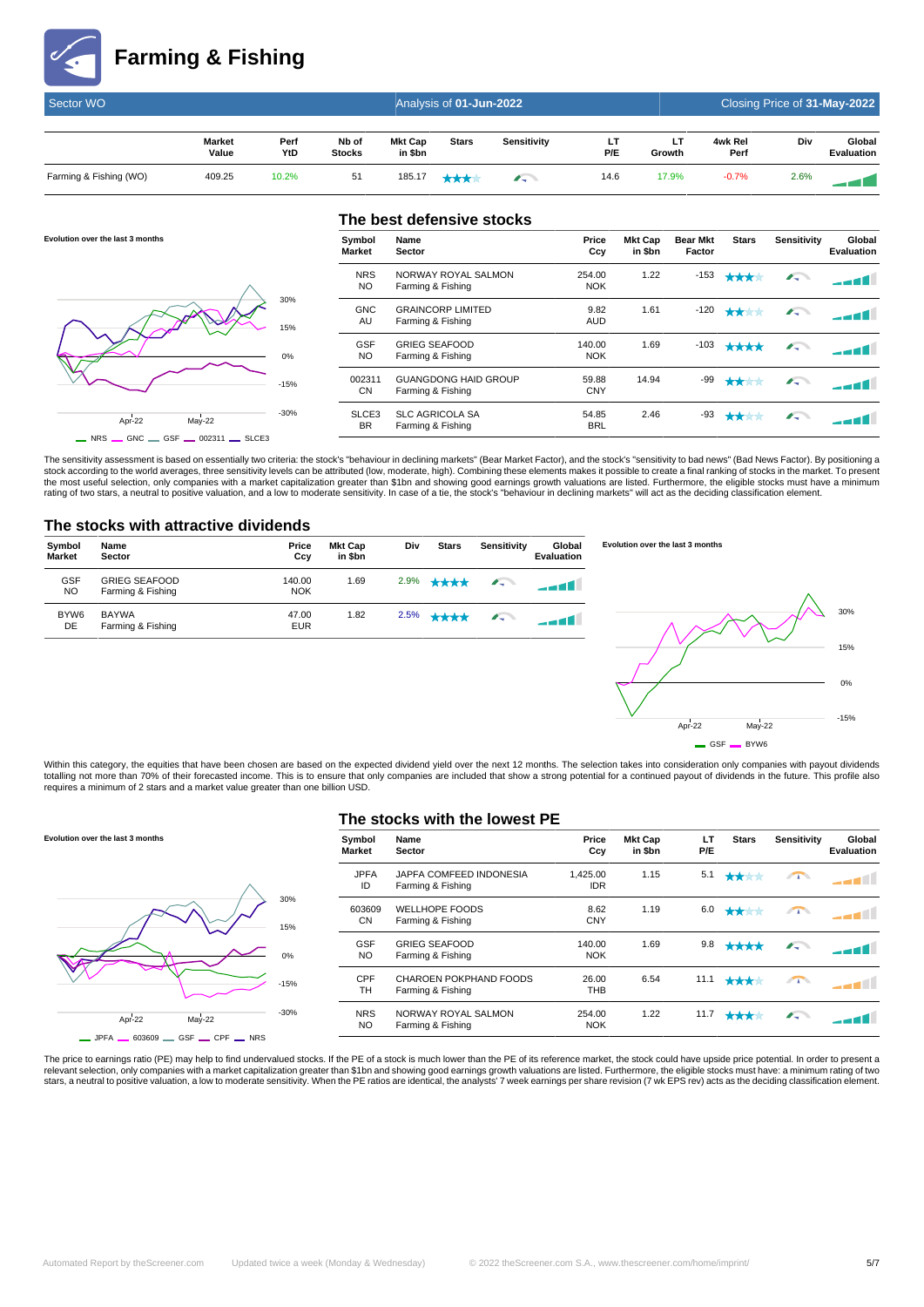

# **Farming & Fishing**

| Sector WO              |                        |             |                        |                           | Analysis of 01-Jun-2022 |             |           | Closing Price of 31-May-2022 |                 |      |                             |
|------------------------|------------------------|-------------|------------------------|---------------------------|-------------------------|-------------|-----------|------------------------------|-----------------|------|-----------------------------|
|                        | <b>Market</b><br>Value | Perf<br>YtD | Nb of<br><b>Stocks</b> | <b>Mkt Cap</b><br>in \$bn | <b>Stars</b>            | Sensitivity | LT<br>P/E | LТ<br>Growth                 | 4wk Rel<br>Perf | Div  | Global<br><b>Evaluation</b> |
| Farming & Fishing (WO) | 409.25                 | 10.2%       | 51                     | 185.17                    | ****                    | $\sqrt{2}$  | 14.6      | 17.9%                        | $-0.7%$         | 2.6% |                             |

# **The 20 top stocks classified by market capitalization**

| Symbol<br><b>Market</b> | Name<br>Sector                                       | Price<br>Ccy           | Perf<br>YtD | <b>Mkt Cap</b><br>in \$bn | <b>Stars</b> | Sensitivity | LT.<br>P/E | LT.<br>Growth | 4wk Rel<br>Perf | Div  | Global<br>Evaluation |
|-------------------------|------------------------------------------------------|------------------------|-------------|---------------------------|--------------|-------------|------------|---------------|-----------------|------|----------------------|
| <b>CTVA</b><br>US       | <b>CORTEVA</b><br>Farming & Fishing                  | 62.62<br><b>USD</b>    | 32.4%       | 45.32                     | ****         | $\sqrt{1}$  | 18.0       | 17.3%         | 8.6%            | 1.0% | ____                 |
| 002311<br>CN            | <b>GUANGDONG HAID GROUP</b><br>Farming & Fishing     | 59.88<br><b>CNY</b>    | $-18.3%$    | 14.94                     | ****         | $\sqrt{2}$  | 16.9       | 29.9%         | $-7.5%$         | 1.0% |                      |
| <b>MHG</b><br>NO.       | <b>MOWI</b><br>Farming & Fishing                     | 244.70<br><b>NOK</b>   | 17.2%       | 13.46                     | ****         | $\sqrt{1}$  | 14.6       | 17.7%         | $-6.2%$         | 4.6% |                      |
| LW<br>US                | <b>LAMB WESTON HOLDINGS</b><br>Farming & Fishing     | 67.58<br><b>USD</b>    | 6.6%        | 9.76                      | ****         | $\sqrt{1}$  | 18.4       | 26.8%         | 2.3%            | 1.6% | أللعم                |
| IN                      | TATACONS TATA CONSUMER PRODUCTS<br>Farming & Fishing | 759.75<br><b>INR</b>   | 2.2%        | 9.02                      | ****         | $\sqrt{1}$  | 39.9       | 29.7%         | $-5.2%$         | 1.0% | ____                 |
| <b>SALM</b><br>NO       | <b>SALMAR</b><br>Farming & Fishing                   | 696.00<br><b>NOK</b>   | 14.5%       | 8.72                      | ****         | $\sqrt{2}$  | 18.7       | 18.2%         | $-8.4%$         | 3.5% |                      |
| CPF<br><b>TH</b>        | CHAROEN POKPHAND FOODS<br>Farming & Fishing          | 26.00<br><b>THB</b>    | 2.0%        | 6.54                      | ★★★★         | $\sqrt{1}$  | 11.1       | 19.3%         | 6.1%            | 2.6% | أألاءء               |
| <b>KLK</b><br>MY        | KUALA LUMPUR KEPONG<br>Farming & Fishing             | 25.56<br><b>MYR</b>    | 17.4%       | 6.31                      | ****         | $\sqrt{1}$  | 17.4       | 4.3%          | $-11.3%$        | 3.7% | أللتهم               |
| IOI<br>MY               | IOI CORPORATION<br>Farming & Fishing                 | 4.30<br><b>MYR</b>     | 15.3%       | 6.17                      | ****         | $\sqrt{1}$  | 18.6       | 5.2%          | $-6.0%$         | 3.4% | أالتعم               |
| <b>CPIN</b><br>ID       | CHAROEN POKPHAND INDO.<br>Farming & Fishing          | 5,400.00<br><b>IDR</b> | $-9.2%$     | 6.07                      | ****         | $\sqrt{1}$  | 14.6       | 16.4%         | 7.5%            | 2.1% | ____                 |
| 002385<br>CN            | <b>BEIJING DABEINONG</b><br>Farming & Fishing        | 7.79<br><b>CNY</b>     | $-25.7%$    | 4.85                      | ****         | $\sqrt{1}$  | 17.0       | 215.1%        | 3.9%            | 0.2% | أللعمد               |
| LSG<br>NO.              | LEROY SEAFOOD GROUP<br>Farming & Fishing             | 73.75<br><b>NOK</b>    | 6.9%        | 4.67                      | ****         | $\sqrt{2}$  | 12.4       | 15.3%         | $-13.2%$        | 4.1% |                      |
| 600598<br>CN            | HEILONGJIANG AGRIC.CTD.<br>Farming & Fishing         | 16.80<br><b>CNY</b>    | 15.4%       | 4.49                      | ****         | $\sqrt{1}$  | 27.1       | 17.6%         | 17.3%           | 2.3% | ____                 |
| <b>BAKKA</b><br>NO      | <b>BAKKAFROST</b><br>Farming & Fishing               | 624.50<br><b>NOK</b>   | 7.0%        | 3.93                      | ****         | $\sqrt{1}$  | 13.3       | 26.8%         | $-2.1%$         | 2.4% |                      |
| <b>AUSS</b><br>NO       | <b>AUSTEVOLL SEAFOOD</b><br>Farming & Fishing        | 126.20<br><b>NOK</b>   | 18.6%       | 2.72                      | ****         | $\sqrt{2}$  | 8.2        | 15.0%         | $-11.6%$        | 4.3% |                      |
| E <sub>5</sub> H<br>SG  | <b>GOLDEN AGRI-RESOURCES</b><br>Farming & Fishing    | 0.28<br>SGD            | 16.3%       | 2.67                      | ★★★★         | $\sqrt{1}$  | 8.2        | 1.3%          | $-8.2%$         | 5.9% | ----                 |
| SLCE3<br><b>BR</b>      | <b>SLC AGRICOLA SA</b><br>Farming & Fishing          | 54.85<br><b>BRL</b>    | 34.0%       | 2.46                      | ****         | <b>Alla</b> | 13.6       | $-1.7%$       | 0.5%            | 7.1% |                      |
| <b>FR</b><br>SG         | <b>FIRST RESOURCES</b><br>Farming & Fishing          | 1.94<br>SGD            | 28.5%       | 2.24                      | ****         | A.          | 10.8       | 9.9%          | $-4.9%$         | 5.7% |                      |
| <b>KWS</b><br>DE        | <b>KWS SAAT</b><br>Farming & Fishing                 | 61.40<br><b>EUR</b>    | $-14.2%$    | 2.17                      | ****         | $\sqrt{1}$  | 15.3       | 13.7%         | $-10.9%$        | 1.5% | ____                 |
| <b>SCHO</b><br>DK       | SCHOUW & CO A/S<br>Farming & Fishing                 | 529.00<br><b>DKK</b>   | $-7.0%$     | 1.94                      | ****         | $\sqrt{1}$  | 12.4       | 11.1%         | $-0.7%$         | 2.5% | أالعمد               |